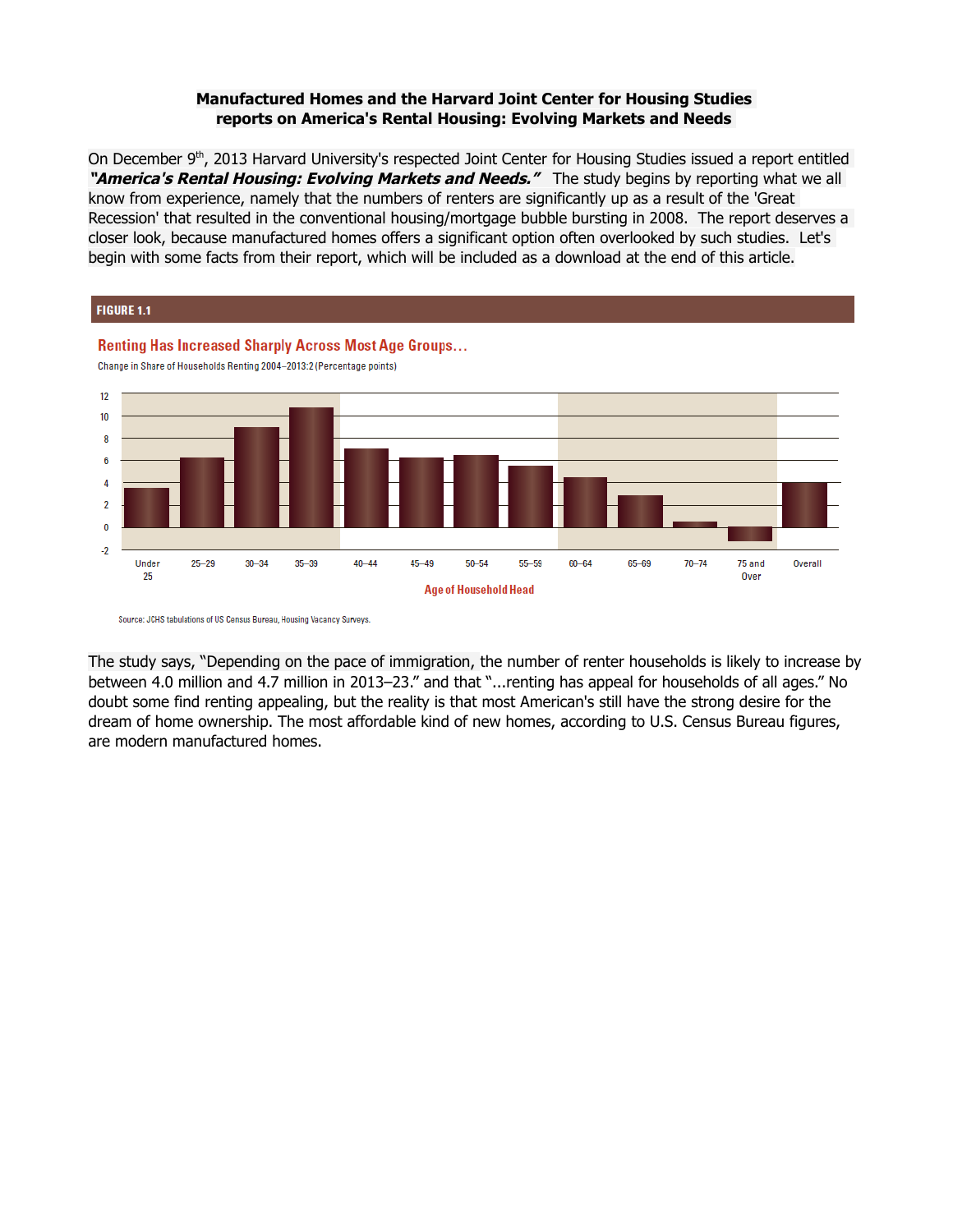

## ...Generating a Surge in Renter Household Growth

Average Annual Growth in Renter Households (Millions)



Note: Renter growth in 2013 in the HVS was calculated by averaging the number of renters in the first and second quarters of the year and subtracting the average number of renters in the first and second quarters of 2012. Source: JCHS tabulations of US Census Bureau, Decennial Censuses, Current Population Surveys (CPS), and Housing Vacancy Surveys (HVS).

The growth in rental housing use reported by Harvard's study is one born of necessity in many cases, as their own report underscores. To put a rosy face on renting's positive aspects seems odd for a nation that still favors home ownership by a wide margin.

**HouseLogic** reported on August 5, 2013 that: "From 2007 to 2011, based on earlier Pulse surveys, the share of people who thought buying a home was a good financial decision dropped from about 85% to 73% and the share of people who were "not so strongly" positive grew. By 2013, we're back to 80% thinking homeownership is a sound financial decision."

The 2013 National Housing Pulse Survey, by the National Association of Realtors ® also reported that:

- 8 in 10 Americans think buying a home is a good financial decision.
- 68% believe now is a good time to buy a home.
- 36% of renters are now thinking about purchasing a home, up from 25% last year.
- The proportion of renters who say they prefer to rent dropped from 31% to 25%.
- Half of renters say that eventually owning a home is one of their highest personal priorities, up to 51% from 42%.

This desire for home ownership only makes sense. While not everyone believes that 'appreciation' of homes is a certainty in the future, common sense tells us that once you've paid off a mortgage, your cost of housing goes down.

By comparison, the cost or renting tends to rise and is a never ending cost, unless and until a home is purchased. This may be one reason why only 25% "prefer" to rent, per HouseLogic's study, because you have so many advantages when you can own a home.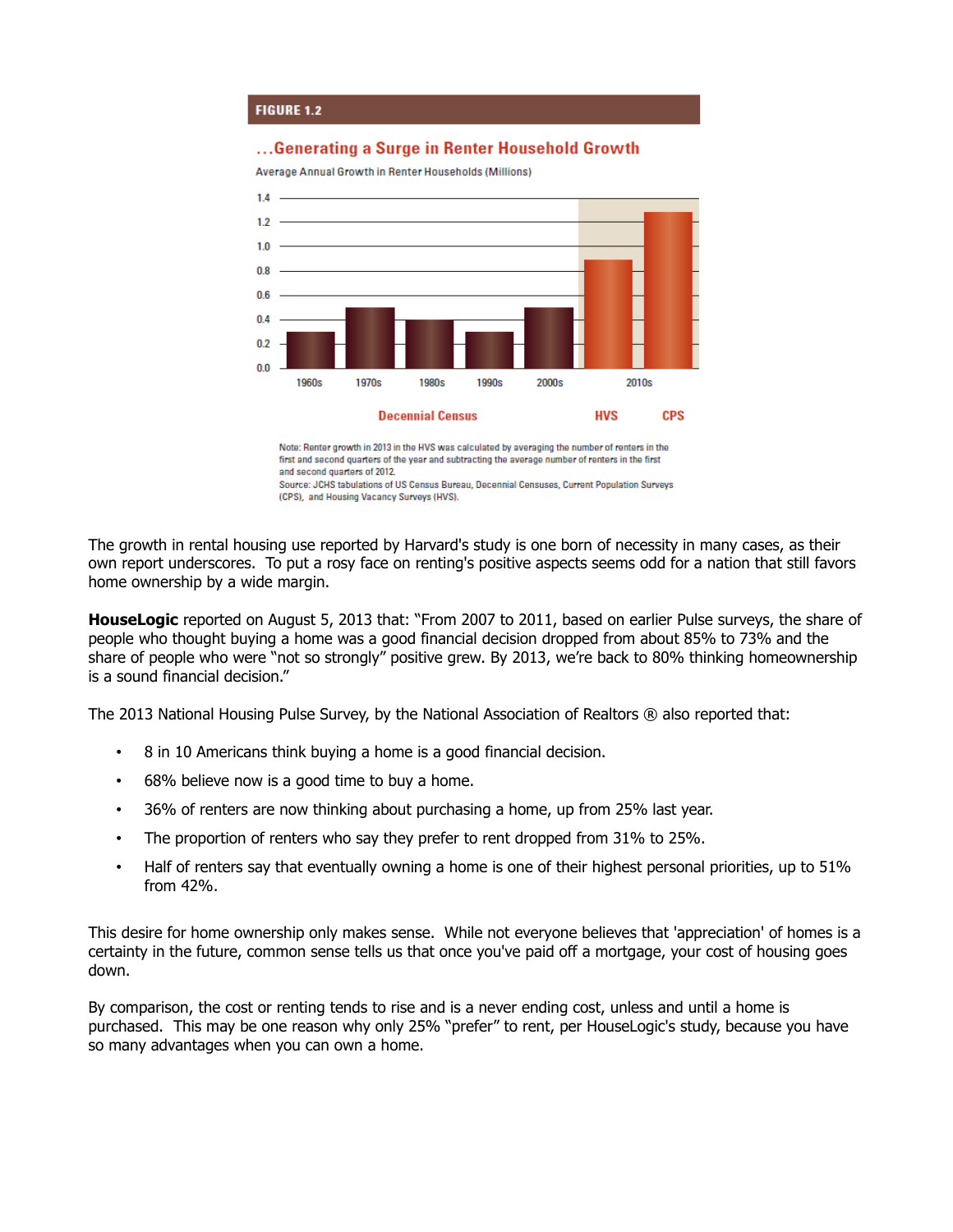

Residential style manufactured home, photo courtesy of New York Housing Association

Modern manufactured homes have been drawing increased interest for a variety of reasons, precisely because they offer such a smart option. Entry level manufactured homes can be purchased for under \$40,000 in most markets, while more residential style multi-sectional homes have an average cost of under \$70,000, according to the latest facts reported by the U.S. Census Bureau.



Entry level manufactured home photos, courtesy of UMH Properties (UMH).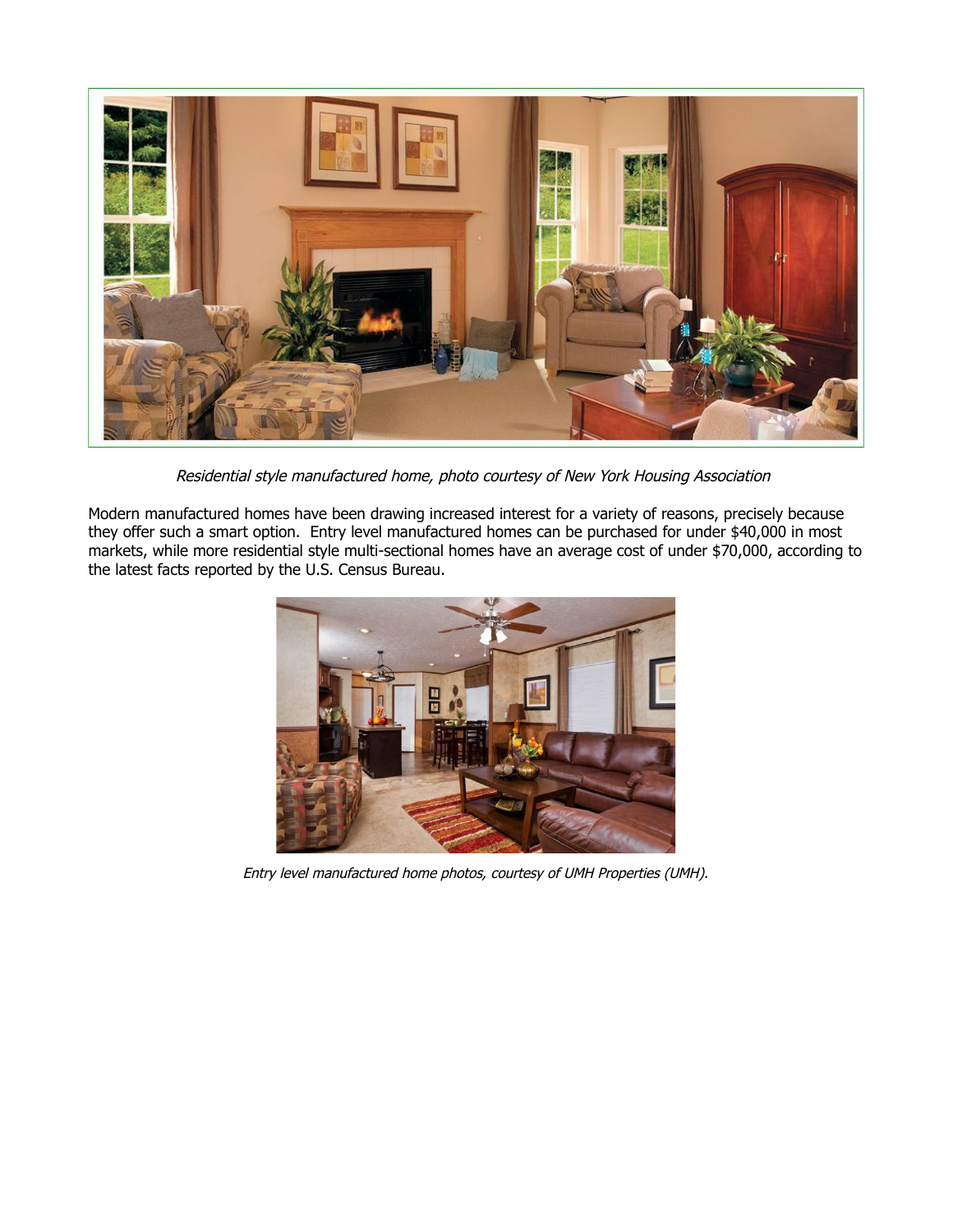

According to the 2012 Foremost Survey of Mobile/Manufactured Home owners, 36% of households who own a manufactured home have less than \$25,000 in net worth. That underscores the affordability of manufactured homes. What might surprise many is that 23% of those surveyed have a net worth of \$100,000 to over \$500,000. This demonstrates the broad cross appeal, which **Manufactured Home Living News** has reported in the stories that showcase [millionaire screen stars who own luxurious manufactured homes,](http://manufacturedhomelivingnews.com/what-do-actors-pamela-anderson-matthew-mcconaughey-and-minnie-drive-have-in-common-with-20-million-americans-living-in-manufactured-homes/) including the one that made national news owned by [actress Betsy Russell, which we provided a virtual tour, linked here.](http://manufacturedhomelivingnews.com/saws-betsy-russells-2-million-dollar-manufactured-home-a-bargain-but-tmzmedia-dont-get-it/)

Contrast the net worth of manufactured home owners with this from the Harvard study: "Among households aged 35–44 in the upper-middle income quartile, for example, median net wealth in 2010 was just \$13,300 for renters but \$69,700 for owners."



Note too that the Harvard study says: "According to AHS data, the median contract rent (excluding tenant-paid utilities) was \$725 in 2011...At the 30-percent-of-income standard, households would have to earn at least \$33,700 a year—several thousand dollars more than the median renter income—to afford this home."

Yet that same standard of living easily qualifies most of those same renters for owning a manufactured home, based upon the Foremost Survey results.

Rising rents are another reason that manufactured home ownership makes more sense, both as a personal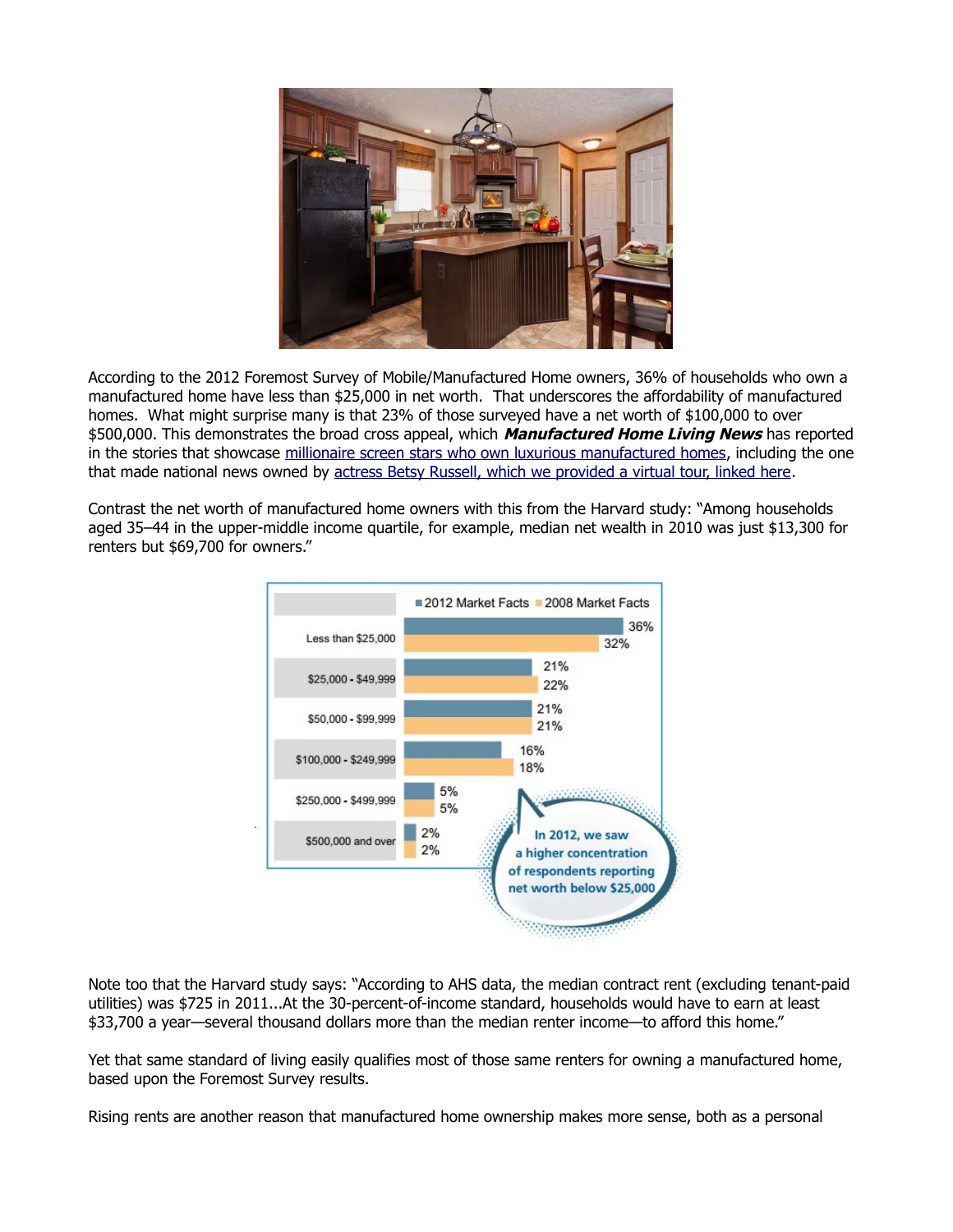housing option choice for millions, and as a public policy option. Why should local, state or the federal government subsidize renting to the tune of tens of billions a year, when people can save money and encourage affordable home ownership by turning to quality factory-built homes?

The location of manufactured homes (MH) by survey respondents are split almost evenly between those who own their home site, and those who lease it, either in a land-lease community, or on other non-owner-occupied sites.



\*\*Numbers based on mobile home owners (7,406)

The flexibility of not owning the land means that millions of MH Owners benefit from home ownership, with little or no real estate taxes, depending upon the state. Meanwhile, states, counties and cities still collect taxes from those who own the leased land, of course.

The satisfaction of living in a manufactured home is strongly suggested by the graphic below, where 40% of owners believe they will always live in their home, and 55% believe they will live in their current home for up to 20 years, with an amazing 70% saying they plan to stay put 6 years to the rest of their lives.